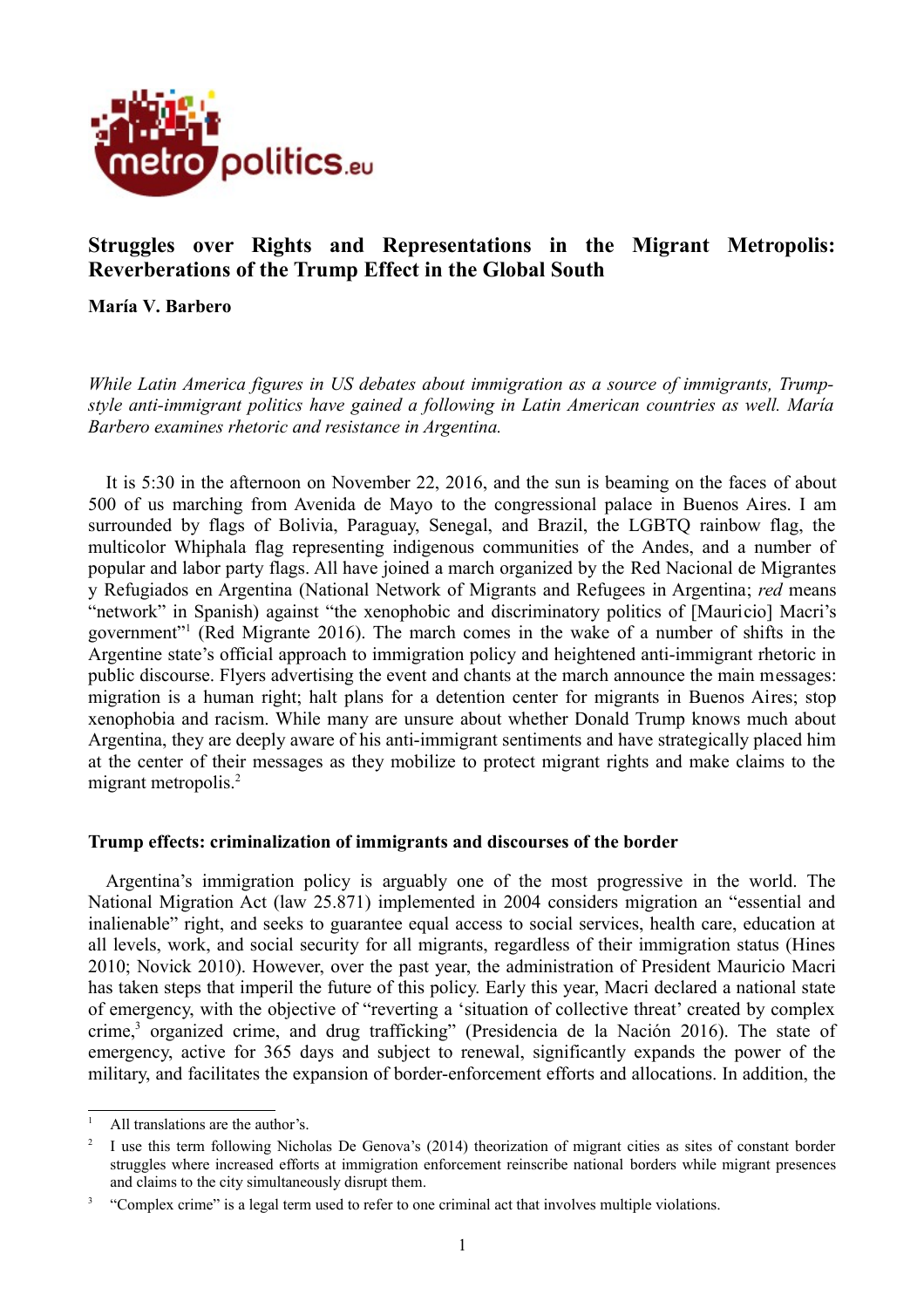administration has taken a series of steps that affect migrants living in Argentina—such as cutting back resources to facilitate documentation processes and announcing plans for opening an immigrant detention center in Buenos Aires.





© María V. Barbero

Migrants are worried by these steps. Perhaps the tipping point, however, was when Argentine senator Miguel Ángel Pichetto went on national television to discuss issues of security just a week prior to the election of Donald Trump. Pichetto began by paraphrasing a question raised in the 1980s by former French prime minister Michel Rocard: "How much misery can France sustain by taking in poor migrants?" Pichetto stated, "This is a question that I too reflect on and ask myself in Argentina" (Canal 26 2016). He argued that migrants were "occupying" Buenos Aires' hospitals throughout November and receiving unfair and unreciprocated access to public higher education in Argentina. His most incendiary statements were about Bolivian and Peruvian migrants, claiming that Argentina had "always" functioned as "a social valve for Bolivia […] and a criminal valve for Peru" (Canal 26 2016). He expanded by explaining that Peru had largely resolved its problems with drug trafficking for the betterment of the country, and concluded that Argentina had been incorporating "this 'residue'<sup>[4](#page-1-0)</sup> where we don't have migratory controls, where we haven't had them." (Canal 26 2016). Pichetto not only used discourse similar to that of Donald Trump, characterizing bordering migrants as criminals, and poor, and using language such as "stupid" and "poltically correct" to refer to Argentina's current approach to immigration, but he also referred directly to the potential election of Donald Trump in the United States, arguing that a new outlook that accounted for a "closing world" was necessary when it came to Argentine immigration policy (Canal 26 2016).

<span id="page-1-0"></span>The word used is *resaca* which translates literally to "hangover", but in this case is used to refer to the leftovers, or "unwanted residue" of Bolivia and Peru.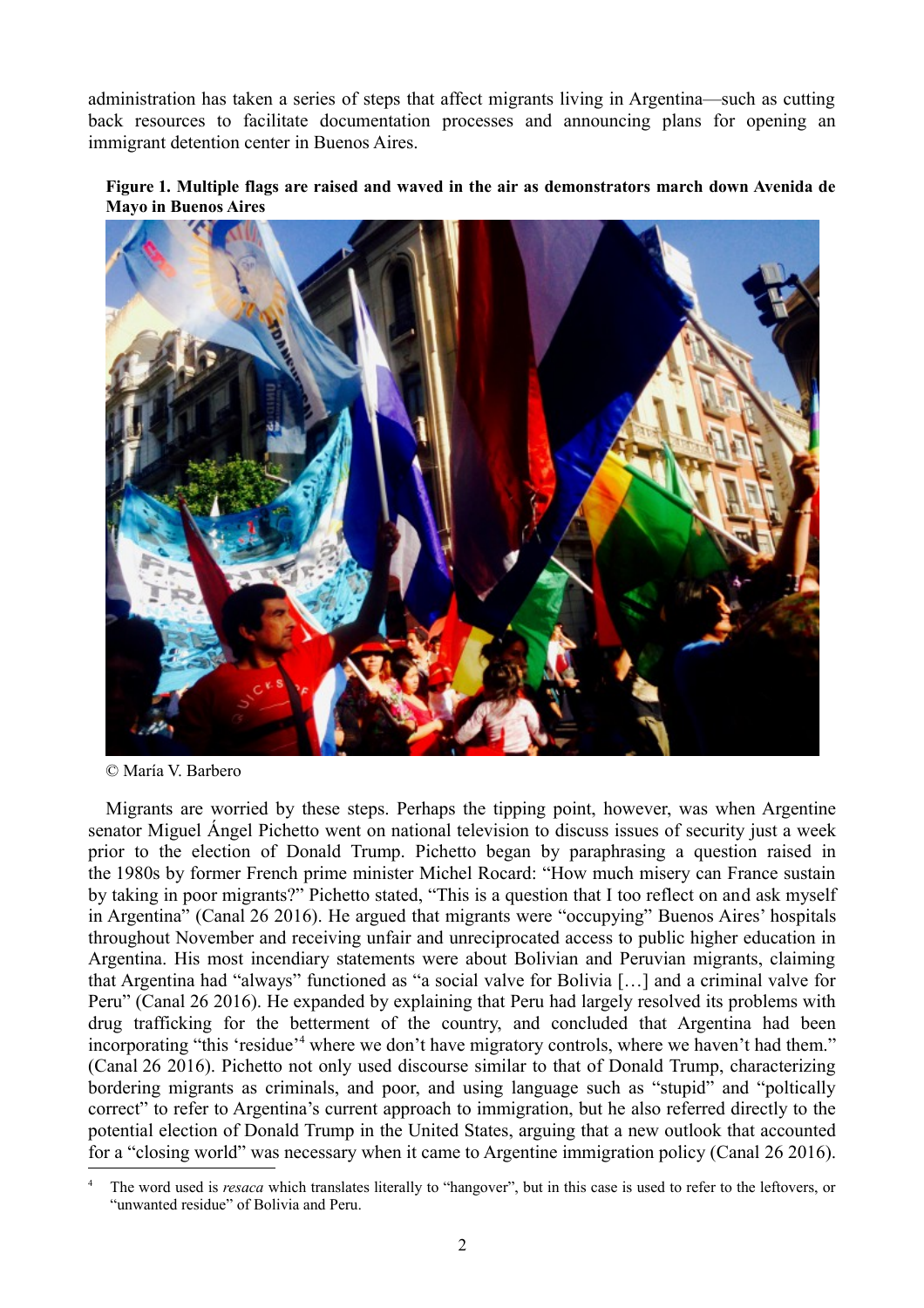Key government officials including the minister of foreign relations, Susana Malcorra, the minister of security, Patricia Bullrich, and the secretary of human rights, Claudio Avruj, have since weighed in on the topic. When asked about the relationship between Trump's campaign rhetoric and current state discourse on immigration in a radio interview, Malcorra stated almost indignantly that "to assume that the decisions that the government of President Macri makes are conditioned by the campaign announcements or comments of President-elect Donald Trump is, I think, to underestimate our work" (Radio Mitre 2016). Bullrich and Avruj, while not explicitly rejecting the influence of Trump's campaign discourse, argued that Argentina is and will always be an "open country" with "open doors" (Quintans 2016; Radio La Red 2016). They rejected "generalizations" and "xenophobic attitudes" toward neighboring countries' migrants, all the while failing to make any statements about migrant rights to education and health care and repeating some of the most Trumpian elements of Pichetto's speech, making a discussion of migration fundamentally a discussion about criminal activity and perceived border crises. Bullrich, who stated that migrants with criminal records should simply not be allowed to enter the country, also argued that, under the previous administration, Argentina gave "total" and "absolute" access to criminals, allowing people to enter "without any type of minimal conditions" (América TV 2016). Avruj similarly said he was in agreement with Pichetto that "owing to a lack of control, in recent years many people have come to settle here with other intentions" (Quintans 2016).

#### **Re-centering Trump: struggles over rights and representations**

Pichetto's comments, and the subsequent reaction from key government officials, have led many advocates of the migrant community, such as the Red Nacional de Migrantes y Refugiados and the Comisión Episcopal para la Pastoral de Migraciones y Turismo (Pastoral Episcopal Commission on Migration and Tourism) to issue statements of concerns about the current climate. The ambassador of Peru and consul general of Bolivia presented a complaint to the National Institute Against Discrimination, Xenophobia, and Racism (INADI). And ultimately, about 500 people took to the streets on November 22. The mobilization was perhaps the most challenging of all these actions for two reasons. First, the march exemplified the very realities of migrant presence, mobility, and visibility during a current political climate under which such realities are being called into question and delegitimized. The theme of the march was "STOP, we are not scapegoats!" and, throughout the event, different migrant groups, advocates, and labor parties rallied for the right to migrate, and challenged the discourse of migrant criminality of the past few months. As one organizer put it, "We are not the *resaca* that Pichetto said. We are people who have come to work. We are exercising our right to migrate. And we do not want them to stigmatize us as criminals or trash, as some representatives are trying to do" (field notes, 22 November 2016).

Although to a lesser extent this march was similar to the 2006 migrant mobilizations in the US, in these marches—during a period of increased nativism and xenophobia—migrants defiantly claimed their presence in cities across the country (De Genova 2014; Lugones and Price 2009). As De Genova explains, claiming to be "here" is a "simple but defiant gesture, the very 'here' that migrants invoke is always already a new and radically transformed one: 'here' we find ourselves in the migrant metropolis" (p. 5). In Buenos Aires, migrants not only claimed their presence by mobilizing through the city, but also claimed this as a legitimate presence, chanting "migration is a human right" along the way. In addition, while government officials had worked hard to distance debates about Argentine immigration policy from debates about Donald Trump, activists at the march strategically brought Trump back to the center of the debate. Signs read: "No to xenophobia —it's not Trump, it's Macri"; "Macri and Pichetto are racist like Trump"; and "Macri-Trump hetero white supremacist builds prisons for migrants" (field notes, 22 November 2016).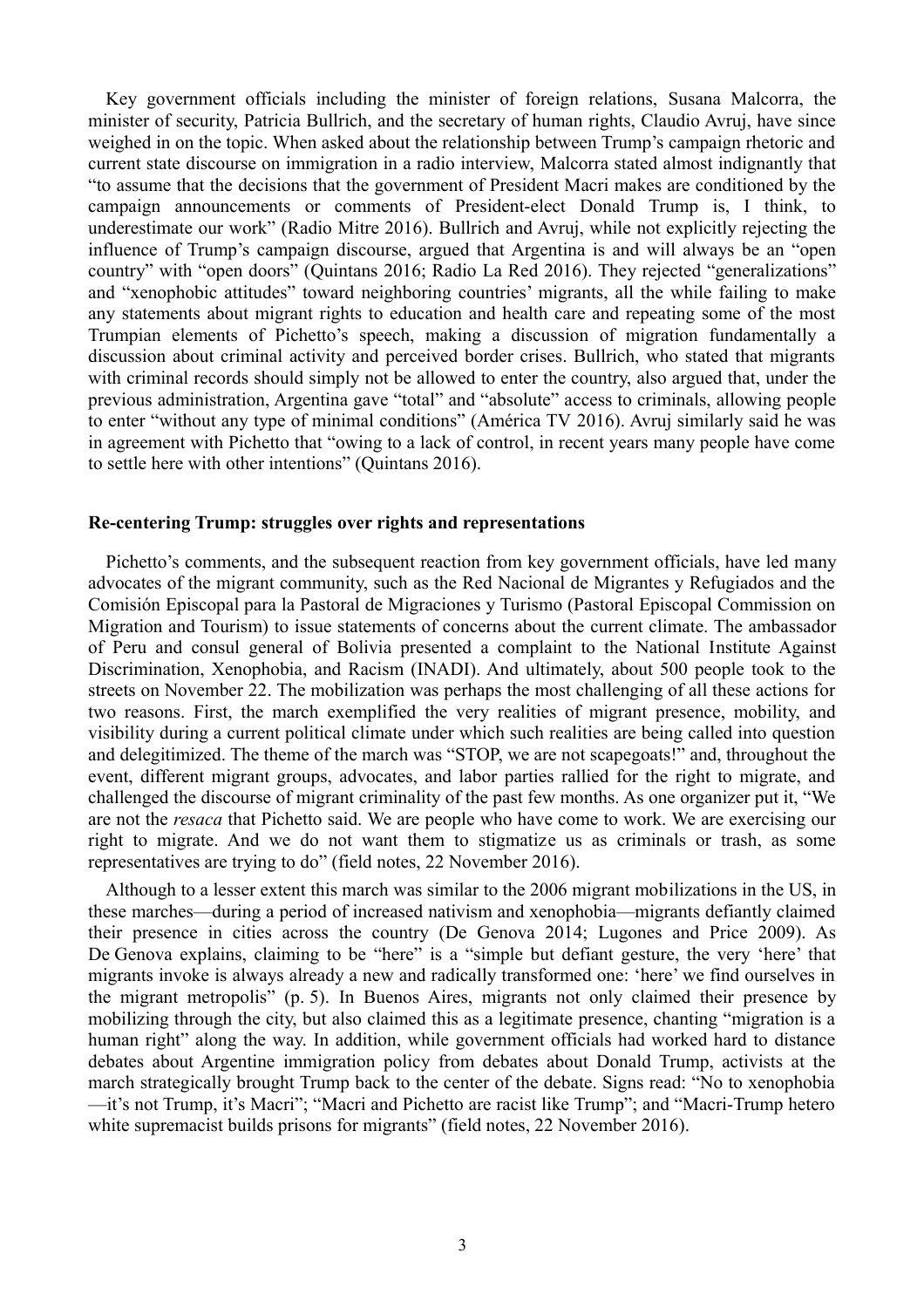**Figure 2. A sign held by a demonstrator reads: "Macri [and] Pichetto are racists like Trump"**



<sup>©</sup> María V. Barbero

While Pichetto found an opportunity in Trump's discourse to justify stricter immigration controls, migrants also found an opportunity in Trump. They deployed the US president-elect's name as a symbol of racism, sexism, and xenophobia, meant to expose the paradoxes of the Argentine state discourse on immigration, which simultaneously characterizes Argentina as a country of "open doors" and criminalizes certain migrant presences. When I asked a woman holding a sign that read "No to xenophobia—it's not Trump, it's Macri" about the meaning of her sign, she explained that while Macri and Trump draw from the same "right-wing playbook," the problem in Argentina is Macri, who was there before Trump, and would have been there regardless of Trump.

## **Conclusion**

The election of Donald Trump can be understood as a symptom of larger global trends that also encompass the Brexit vote and the rise of nationalist politicians across the European continent. The foreign minister, Susana Malcorra, and the activist with the "It's not Trump, it's Macri" sign may be